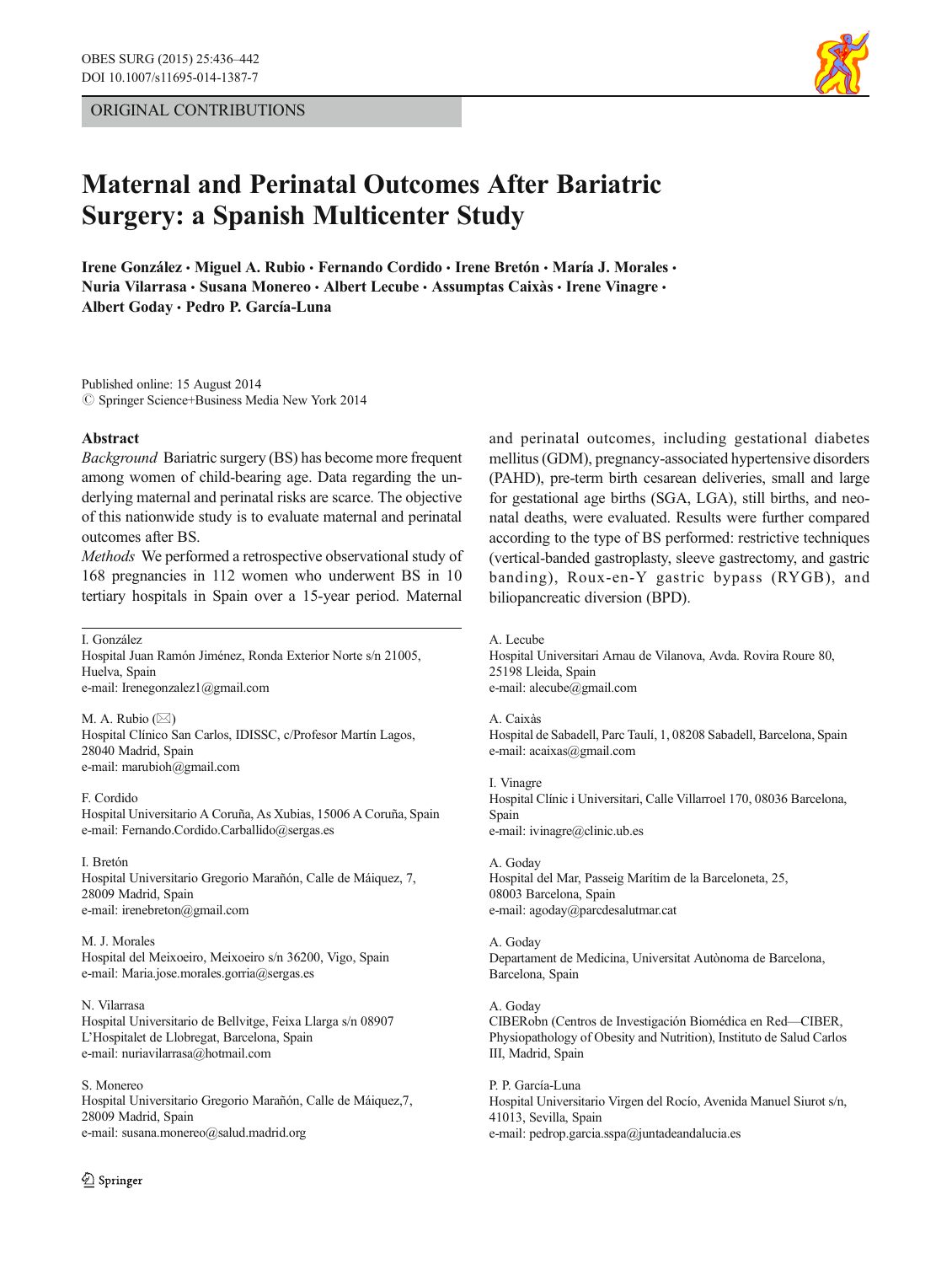Results GDM occurred in five (3 %) pregnancies and there were no cases of PAHD. Women whose pregnancies occurred before 1 year after BS had a higher pre-gestational body mass index (BMI) than those who got pregnant 1 year after BS  $(34.6 \pm 7.7 \text{ vs } 30.4 \pm 5.3 \text{ kg/m}^2, p=0.007)$ . In pregnancies occurring during the first year after BS, a higher rate of stillbirths was observed compared to pregnancies occurring after this period of time (35.5 vs 16.8 %,  $p=0.03$ ). Women who underwent BPD delivered a higher rate of SGA babies than women with RYGB or restrictive procedures (34.8, 12.7, and 8.3 %, respectively).

Conclusions Pregnancy should be scheduled at least 1 year after BS. Malabsorptive procedures are associated to a higher rate of SGA births.

Keywords Bariatric surgery . Pregnancy . Obesity . Adverse maternal and neonatal outcomes . Perinatal outcomes

# Introduction

The increasing prevalence of obesity has currently reached epidemic proportions [\[1\]](#page-5-0). In Spain, recent data have calculated a prevalence of obesity of 21.4 % in women [[2\]](#page-5-0), which is similar to what has been reported in Mediterranean regions such as Italy and Portugal, and in other countries like Poland, Czech Republic, Romania, and Albania [\[3](#page-5-0)].

Besides the negative health impact of obesity itself, it is a risk factor for adverse maternal and perinatal outcomes, such as gestational diabetes mellitus (GDM), pregnancy-associated hypertensive disorders (PAHD), macrosomia, cesarean deliveries, pre-term birth, fetal malformations, and perinatal mortality [\[4](#page-5-0)]. Furthermore, obesity complicates recovery from epidural or general anesthesia, increases the overall period of labor, and increases the probability of post-partum hemorrhage, venous thrombosis, and pulmonary thromboembolism [\[5](#page-5-0)]. Thus, obese women represent an especially high-risk group of patients.

Weight loss has proved to reduce these adverse maternal and perinatal outcomes as well as secondary infertility, so it could be hypothesized that bariatric surgery (BS) would also achieve the same positive results. Nowadays, approximately half of the patients who undergo bariatric procedures are women of child-bearing age. This has raised concerns among obstetricians, endocrinologists, and surgeons regarding its consequences for future pregnancies and their outcomes. Moreover, a correct nutritional intervention is crucial during pregnancy [\[6](#page-5-0)], but the greatest weight loss after BS occurs during the first 12–18 postoperative months [\[7\]](#page-5-0). Consequently, this period would theoretically convey an increased risk of malnutrition for both the mother and the fetus.

There are few studies that evaluate maternal and perinatal outcomes after BS, and there are currently no clinical practice guidelines that address this issue. The Group of Obesity of the Spanish Society of Endocrinology and Nutrition (GOSEEN) reviewed a cohort of post-bariatric pregnant women in order to evaluate maternal and perinatal outcomes after BS.

# Methods

## Study Population

We conducted a multicenter retrospective observational study of all pregnancies, both singleton and multiple, in women who had previously undergone BS during the period of January 1998 through December 2012 in 10 tertiary reference public hospitals in Spain. Data was collected by extensively reviewing medical charts. Pre-gestational variables included the following: maternal age and pre-gestational body weight and body mass index (BMI), the type of BS performed, and time in months from BS to pregnancy. Pre-gestational body weight was considered as the one registered in the last prepregnancy visit or the one referred by the patient herself; its corresponding BMI was calculated accordingly  $(kg/m<sup>2</sup>)$ . The type of BS was grouped into three categories: restrictive techniques, which included adjustable gastric band, vertical band, and sleeve gastrectomy; malabsorptive procedures, which included Scopinaro diversion and duodenal switch; and mixed techniques, which mainly comprised Roux-en-Y gastric bypass (RYGB). Table [1](#page-2-0) shows the distribution of patients according to the type of BS performed.

Levels of vitamins, including vitamins A, D, E,  $B_{12}$ , and folic acid, and some micronutrients such as iron, calcium, and zinc were monitored during the course of pregnancy. Supplemental intake of all vitamins and micronutrients was also registered.

Development of pregnancy-associated complications such as GDM, hypertension, and preeclampsia was recorded. Women were screened for GDM based on the 3rd Workshop Conference on Gestational Diabetes Mellitus [[8\]](#page-5-0).

Regarding perinatal outcomes, variables collected included the type of delivery performed (normal birth, dystocia delivery, elective, or urgent cesarean section), the need for urgent blood transfusions or antibiotic therapy, gestational age, birth weight, fetal malformations, stillbirths, and neonatal mortality. A compound variable for the diagnosis of adverse maternal outcomes was elaborated, which was considered when at least one of the following was present: GDM, PAHD, pre-term birth, and intrauterine growth restriction.

Gestational age was calculated according to weeks of amenorrhea and ultrasound findings. Birth weight was correlated to gestational age as a proxy for fetal growth and was compared to fetal growth curves obtained by Carrascosa et al., which are adapted to Spanish population [[9\]](#page-5-0). Small for gestational age (SGA) was considered when birth body weight was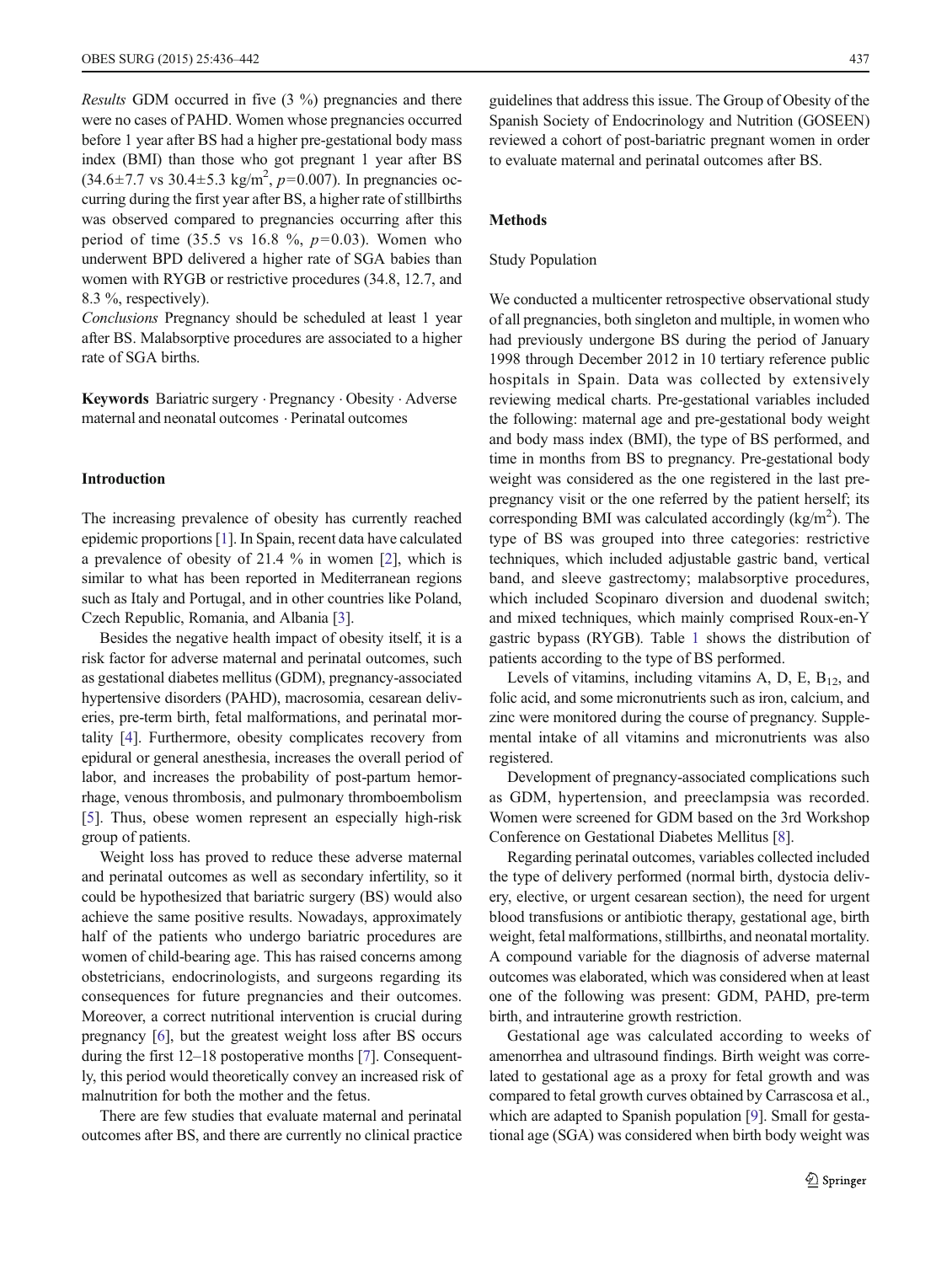<span id="page-2-0"></span>Table 1 Number (and percentages of total) of patients included in our study, according to the type of bariatric surgery performed

|                                  | Laparoscopic  | Open surgery  | Total        |
|----------------------------------|---------------|---------------|--------------|
| Restrictive procedures           | 25(14.9)      | 7(4.2)        | 32(19)       |
| Sleeve gastrectomy               | 22(13.1)      | 0(0)          | 22(13.1)     |
| Vertical-banded gastroplasty     | 0(0)          | 7(4.2)        | 7(4.2)       |
| Gastric banding                  | 3(1.8)        | 0(0)          | 3(1.8)       |
| Roux-en-Y gastric bypass         | 60 $(35.7\%)$ | $20(11.9\%)$  | $80(47.6\%)$ |
| <b>Biliopancreatic diversion</b> | $17(10.2\%)$  | 39 $(23.2\%)$ | 56 (33.3 %)  |

below the third percentile, and large for gestational age (LGA) was considered when it was above percentile 90. Additionally, low birth weight was considered if it was <2,500 g and macrosomia was considered if >4,000 g. Another compound variable was created according to the presence of an adverse fetal outcome, which was considered when one of the following occurred: SGA, LGA, fetal malformations, need for incubator care, severe neonatal disease, fetal stress, or neonatal mortality.

This study was approved by the Ethics Committees of each hospital and was in compliance with the Helsinki Declaration. All patients signed a written informed consent in which it was specified that data collected from their medical charts could be potentially used in an anonymous way for investigation and publication.

## Statistical Analysis

IBM SPSS Statistics version 15.0 (Chicago, IL, USA) was used for statistical analysis. For descriptive data, results were expressed as mean±standard deviation and median (interquartile range) for normally and not-normally distributed continuous variables, respectively. Categorical variables were summarized as frequencies and percentages. Comparison of continuous variables between groups was performed using Mann Whitney  $T$  or  $U$  tests, and analysis of variance or Kruskal-Wallis tests, as appropriate. Comparison between categorical groups was assessed with chi-square test and Fisher's exact test as required. Pre-gestational features were examined for their influence on maternal and perinatal adverse outcomes using binary logistic regression analysis. Significance was considered at  $p<0.05$ .

## Results

A total of 168 pregnancies (165 singleton and 3 multiple pregnancies) were reviewed from a total of 112 women who underwent BS during the period of study. Mean age at gestation was  $33.2 \pm 4.2$  years, mean BMI prior to BS was  $49.3 \pm$ 8.2 kg/m<sup>2</sup>, mean pre-gestational BMI was  $31.2 \pm 6.0$  kg/m<sup>2</sup>, and median time from BS to pregnancy was 30.7 (2–134) months. Of cases, 19 % underwent restrictive techniques, 46.7 % RYGB, and 33.3 % underwent a malabsorptive procedure.

Overall, 81 % of women reported intake of multivitamins during pregnancy. Specifically, 73.8 % took iron supplements, 45.9 % calcium, 47.6 % 25-hydroxyvitamin D, 47 % vitamin B12, 7.7 % vitamin A, 4.8 % vitamin E, 4.2 % zinc, and 0.6 % vitamin K, according to the results observed in laboratory analysis. There were 9 cases (5.4 %) of folic acid deficiency during pregnancy. In one case, this was followed by a spontaneous miscarriage due to a defective embryological development, and in another case, the fetus presented with pyelectasis plus agenesis of corpus callosum. All women underwent triple screening, and pathological results were only observed in two cases: one case turned into a spontaneous miscarriage at 12 weeks, and in the other one, the mother decided to voluntarily end her pregnancy.

Liquid oral supplements were required in three patients (1.8 %) due to severe hyperemesis gravidarum and risk of malnutrition.

In the majority of cases, there were no medical or surgical complications during pregnancy. Only five patients (3 %) developed GDM, but none of them suffered from PAHD; however, 3.6 % of women had been diagnosed with essential hypertension before pregnancy.

If we consider the compound variable for maternal complications, adverse outcomes were identified in 6.7 % of pregnancies. We did not identify an association between maternal age, pre-gestational BMI, or time from BS to pregnancy with maternal adverse events.

From a total of 132 full-term pregnancies, there were 134 newborns, with a mean gestational age of 38.9±2.6 weeks. Pre-term births were 10.5 % and there were 34 cases (20.2 %) of stillbirths. Vaginal delivery was accomplished in 79.8 % of cases (61.9 % spontaneous eutocic delivery, 11.9 % induced eutocic delivery, and 5.9 % labor dystocia) and a cesarean section was required in 19.4 % of cases (11.9 % primary elective, 7.5 % urgent). We did not observe an association between the type of surgery performed and the number of cesarean sections or the number of pre-term births (Table [2](#page-3-0)).

Mean birth weight was 3,008±599 g; 19.6 % was SGA, 6.8 % was LGA, and 4 (3 %) newborns were considered macrosomic. Low birth weight was recorded in 15.7 % of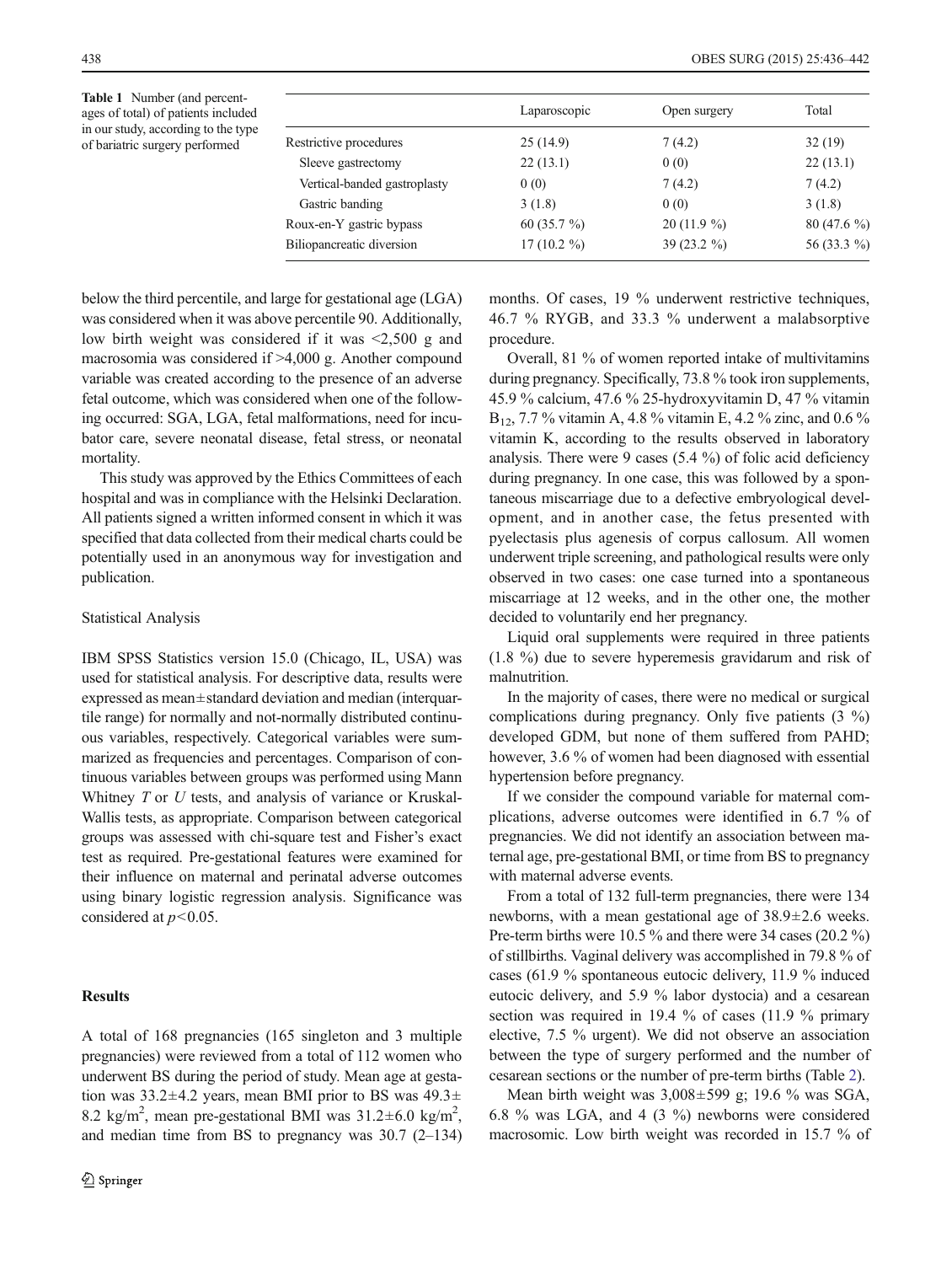<span id="page-3-0"></span>

| Variables                               | Restrictive procedures    | <b>RYGB</b>                 | <b>BPD</b>                | $p$ value |
|-----------------------------------------|---------------------------|-----------------------------|---------------------------|-----------|
| Number of patients                      | 32(19)                    | 80 (47.6)                   | 56 (33.3)                 |           |
| Fetal loss                              | 8(25)                     | 16(20)                      | 10(17.9)                  | 0.723     |
| Pre-surgical BMI $(kg/m2)$              | $45.7 \pm 7.2$            | $46.7 \pm 6.4$              | $53.3 \pm 8.7$            | 0.003     |
| $\%$ WL                                 | $35.1 \pm 11.4$           | $32.9 \pm 8.3$              | $39.7 \pm 9.1$            | 0.008     |
| Pre-gestational BMI ( $\text{kg/m}^2$ ) | $31.3 \pm 5.6$            | $30.7 \pm 4.9$              | $32.2 \pm 6.3$            | 0.266     |
| Pre-term birth                          | 4/24(16.7)                | 8/63(12.7)                  | 3/46(6.5)                 | 0.394     |
| Type of delivery                        |                           |                             |                           |           |
| Cesarean<br>Vaginal                     | 5/23(21.7)<br>18/23(78.3) | 15/64(23.4)<br>49/64 (76.6) | 6/46(13.1)<br>40/46(86.9) | 0.382     |
| <b>SGA</b>                              | 2/24(8.3)                 | 8/63(12.7)                  | 16/46(34.8)               | 0.005     |
| Combined perinatal adverse outcome      | 8/25(32)                  | 26/65(40)                   | 16/44(36.4)               | 0.771     |
| Combined maternal adverse outcome       | 0/25(0)                   | 8/65(12.3)                  | 1/44(2.3)                 | 0.06      |

Values show mean $\pm$ SD or number of patients and percentages (%). p values for comparisons using chi-square analysis for categorical variables and analysis of variance for continuous variables. For explanation of combined perinatal and maternal adverse outcome, see main text

RYGB Roux-en-Y gastric bypass, BPD biliopancreatic diversion, BMI body mass index, SGA small for gestational age birth, %WL percentage weight loss (minimum weight achieved before pregnancy)

newborns, including 4 cases from twin gestations. Regarding fetal adverse outcomes, there were 3 cases of fetal malformations: one child with cavovarus foot, one with aortic coarctation, and another one with fetal pyelectasis plus agenesis of corpus callosum. Furthermore, there were 17.9 % fetal losses (6 stillbirths, 2 ectopic pregnancies, and 22 spontaneous abortions) and 4 cases of voluntary interruption of pregnancy.

In comparison to women whose pregnancies occurred 1 year after BS, women whose pregnancies occurred before this period exhibited a significantly higher BMI ( $34.6 \pm 7.7$  kg/ m<sup>2</sup>) and an increased rate of fetal loss (35.5 %). However, there were no differences between both groups in the rate of perinatal adverse outcomes when the compound variable was considered (42.9 vs 36.6 %, p=0.766) (Table 3).

Binary logistic regression analysis did not show an association between maternal age, gestational BMI, or time from BS to pregnancy (considered as  $\le$  or  $>1$  year) and an increased risk of adverse outcomes (Table [4\)](#page-4-0). Evaluation of obstetric outcomes according to the type of BS performed revealed that women who underwent malabsorptive procedures delivered more SGA babies (34.8 %), compared to women who underwent restrictive techniques (8.3 %) or RYGB (12.7 %) (Table 2).

# **Discussion**

Our study evaluates a large retrospective and multicenter cohort of pregnancies in women after three types of bariatric procedures. One of the most relevant findings is that women who got pregnant during the first year after BS seemed to have a higher frequency of fetal loss, in comparison to those who got pregnant after 1 year following BS. Moreover, women who underwent malabsorptive procedures, such as BPD, gave birth to more SGA newborns, in comparison to women who underwent other types of techniques. However, the prevalence of GDM and PAHD was almost anecdotic.

Regarding pre-gestational BMI, other reports have observed that women usually get pregnant at a mean BMI between 25.1 and 30.6 kg/m<sup>2</sup> [\[10](#page-5-0)–[13\]](#page-5-0), but in our series, the majority of women who became pregnant were still under the

Table 3 Maternal and perinatal adverse outcomes according to time of pregnancy after bariatric surgery (before or after 1 year)

| Variable                              | $\leq$ 1 year<br>$n = 31$ | $>1$ year<br>$n = 137$         | <i>p</i> value |
|---------------------------------------|---------------------------|--------------------------------|----------------|
| Age                                   | $32.8 \pm 4.7$            | $33.3 \pm 4.1$                 | 0.484          |
| Fetal loss                            | 11/31(35.5)               | 23/137 (16.8)                  | 0.03           |
| Pre-gestational BMI ( $kg/m2$ )       | $34.6 \pm 7.7$            | $30.4 \pm 5.3$                 | 0.007          |
| Pre-term birth                        | 2/20(10)                  | 13/114(11.4)                   | 1              |
| Type of delivery                      |                           |                                |                |
| Cesarean<br>Vaginal                   | 5/20(25)<br>15/20(75)     | 21/114 (18.4)<br>92/114 (80.7) | 0.543          |
| SGA                                   | 5/20(25)                  | 21/114 (18.4)                  | 0.543          |
| Combined perinatal adverse<br>outcome | 9/21(42.9)                | 41/114 (35.9)                  | 0.74           |
| Combined maternal adverse<br>outcome  | 1/21(4.8)                 | 8/114(7.1)                     | 1              |

Values show mean±SD or number of patients and percentages (%). p values for comparisons using chi-square analysis for categorical variables and analysis of variance for continuous variables. For explanation of combined perinatal and maternal adverse outcome, see main text

RYGB Roux-en-Y gastric bypass, BPD biliopancreatic diversion, BMI body mass index, SGA small for gestational age birth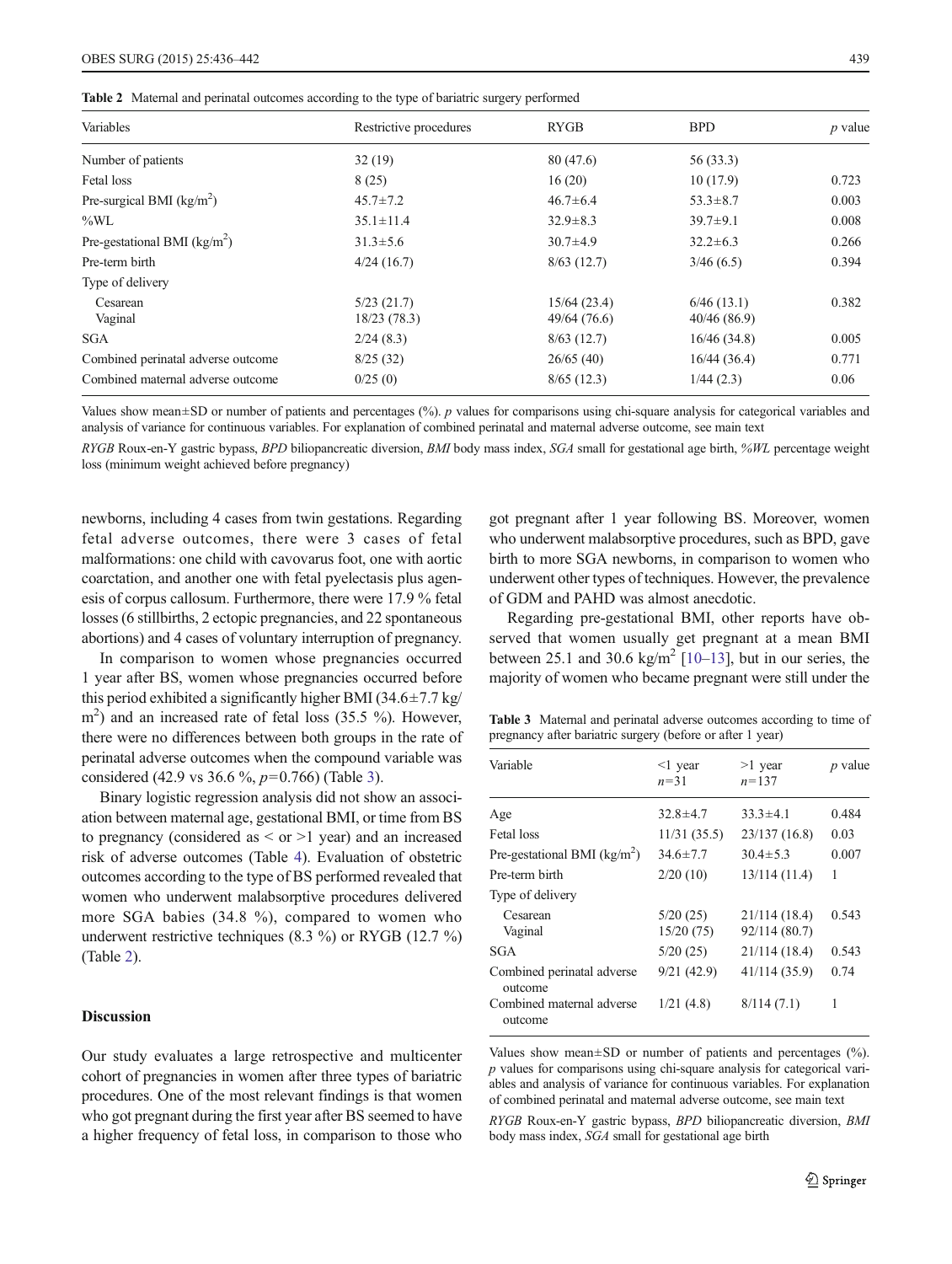<span id="page-4-0"></span>Table 4 Results for binary logistic regression analysis, evaluating the influence of different characteristics on maternal and perinatal adverse outcomes

|                              |                              | OR     | 95 % CI         | $\boldsymbol{p}$ |
|------------------------------|------------------------------|--------|-----------------|------------------|
| Adverse maternal<br>outcome  | Maternal age                 | 1.939  | 0.496-7.576     | 0.266            |
|                              | Pre-gestational BMI          | 0.868  | $0.222 - 3.386$ | 0.558            |
|                              | Time from BS to<br>pregnancy | 0.650  | $0.077 - 5.487$ | 0.569            |
| Adverse perinatal<br>outcome | Maternal age                 | 1.2.77 | $0.627 - 2.600$ | 0.623            |
|                              | Pre-gestational BMI          | 0.529  | $0.258 - 1.085$ | 0.117            |
|                              | Time from BS to<br>pregnancy | 1.299  | $0.504 - 3.345$ | 0.766            |

Time from BS to pregnancy was considered a categorical variable (< or >1 year)

OR odds ratio, CI 95 % 95 % confidence interval,  $p$   $p$  value for the Wald statistic, BMI body mass index, BS bariatric surgery

category of obesity  $(31.2 \pm 6.0 \text{ kg/m}^2)$ . On the other hand, in our group, mean time from BS to pregnancy was 30 months. This is in accordance with current recommendations, which suggest a minimum waiting period of 1 year after BS before becoming pregnant. We found that women who got pregnant before 1 year after BS presented a higher rate of fetal loss, in comparison to women whose pregnancy occurred after this period of time (35.5 vs 16.3 %). This difference has not been acknowledged in other previous studies [[14](#page-5-0)–[17](#page-6-0)]. A possible explanation may rely on the higher pre-gestational BMI that women in our series presented; however, it is also plausible that a greater catabolism in the setting of significant weight loss during the first postoperative year contributed to the higher rates of fetal loss observed. Therefore, it would seem reasonable and prudent to recommend waiting a minimum period of 1 year before planning future pregnancies.

We remark the low prevalence of obstetric comorbidities observed in our study population. Specifically, regarding GDM, it has been well-demonstrated that age, BMI, and multiparity are important risk factors for its development [\[18](#page-6-0)–[20\]](#page-6-0), and a recent publication estimated a prevalence of 8.8–11.6 %, depending on the criteria used [\[21\]](#page-6-0). However, our study agrees with other previous reports in which lower rates of GDM were accounted in obese women whose pregnancy followed BS, in comparison to women whose obesity was only managed conservatively [[11](#page-5-0), [22\]](#page-6-0). The reason for the low prevalence of GDM observed in our study deserves further explanation. Insulin resistance is indeed decreased after BS due to significant weight loss [\[23](#page-6-0)] and a healthier lifestyle, and this would therefore be associated to a reduced risk of developing GDM. Nevertheless, the oral glucose tolerance test (OGTT) should be well standardized and validated to be able to confidently diagnose GDM in women who underwent BS because gastric emptying may be altered, so using this method may underestimate the prevalence of GDM. Additionally, an

improved adherence to lifestyle modifications, as well as optimal serum levels of 25-hydroxyvitamin D following BS may also contribute to ameliorating insulin sensitivity and prevent the development of GDM [\[24](#page-6-0)].

Regarding hypertensive disorders, although results are less consistent, most studies have observed a reduced rate of these conditions in post-bariatric pregnancies, compared to preg-nancies in non-operated BMI-matched obese women [[25](#page-6-0)]; specifically, PAHD have been estimated to occur in around 4 % of pregnancies in our country [[20](#page-6-0)]. No cases of PAHD were documented in our study population, even though it is well-known that these conditions are frequently observed in overweight and obese pregnant women, especially during the first term [\[26](#page-6-0)].

If we now turn to the evaluation of nutrient deficiencies, very few studies have specifically addressed this issue in pregnancies occurring after BS. Our study showed that the most frequent nutrient deficiency was that of iron and/or ferritin, followed by vitamin D and vitamin  $B_{12}$ , in agreement with other studies [\[12](#page-5-0)]. This probably reflects the most prevalent deficiencies which normally occur after BS and which may appear during pregnancy despite previous adequate supplementation. When evaluating these results, we must bear in mind that most pregnant women regularly take prescribed multivitamins, and many of them also take specific nutrient supplements. However, in the particular case of 25 hydroxyvitamin D, although it is routinely prescribed after BS, it is not regularly taken by the general population. Several studies have pointed out that low levels of 25-hydroxyvitamin D (<20 ng/dL) are associated to an increased rate of pre-term birth and cesarean delivery [[24](#page-6-0)], highlighting the importance of maintaining adequate levels of this nutrient during pregnancy.

In our series, there were three cases of hyperemesis gravidarum, but all were adequately managed in a conservative way, using oral liquid supplements in order to avoid the risk of malnutrition. Even though gastrectomy itself may entail a higher rate of vomiting, the rate of this adverse event observed in our cohort was similar to what has been described in normal pregnancies  $(0.5-2 \%)$  [\[25\]](#page-6-0).

We identified a prevalence of fetal loss of 17.9 %. This should not be considered a negative outcome, since rates of around 24 and 30 % have been described in normal pregnancies [\[20](#page-6-0)] and pregnancies following BS [\[11,](#page-5-0) [12](#page-5-0)], respectively. Regarding vaginal C-sections, we have not found that rates in our series differed significantly from what has been steadily reported in our country over the last decade [[20,](#page-6-0) [26](#page-6-0)].

Some authors have already suggested an increased rate of spontaneous abortion, pre-term deliveries, and premature births in pregnancies occurring in the early post-bariatric period, while successful pregnancies have been documented within 1 or 2 years after BS [\[27](#page-6-0)]. There is still insufficient evidence-derived data to confidently recommend an ideal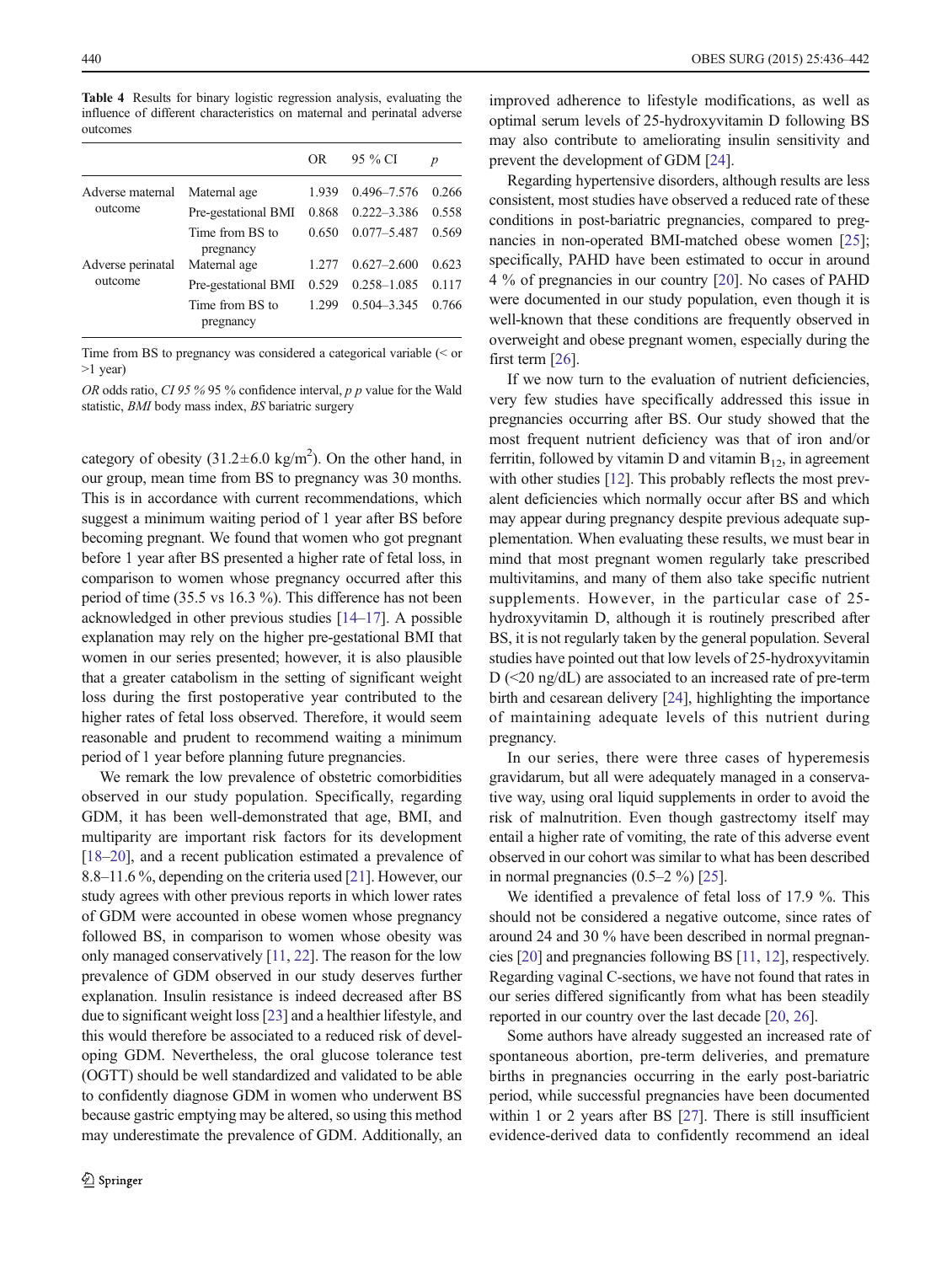<span id="page-5-0"></span>timing for pregnancy after BS, but waiting a period of at least 1 year seems a reasonable approach, according to the results derived from our study [[28\]](#page-6-0). Therefore, it seems prudent to recommend the use of contraceptive methods during at least the first postoperative year after BS.

Another remarkable finding of our study is that the frequency of SGA newborns was higher in women who underwent BPD. Malnutrition and malabsorption following these types of procedures may be a possible explanation for this outcome. In this regard, in a systematic review of pregnancies following BS, there were no differences in the rate of SGA between women who underwent restrictive and mixed techniques. In fact, rates of SGA in women who underwent restrictive techniques and gastric bypass were in the range of what has been reported in the general population (around 7– 8 %) [\[20](#page-6-0)]. However, in patients who underwent BPD, a higher rate of SGA was documented [[29,](#page-6-0) [30\]](#page-6-0). Another retrospective study, which included a total of 2,562 pregnancies following BS, concluded that women who had previously undergone a bariatric procedure had a higher risk of spontaneous or in-duced pre-term birth, as well as an increased rate of SGA [[31](#page-6-0)]; therefore, these women should be considered as a high-risk group during pregnancy.

Nevertheless, the hypothesis that a lower birth weight may convey a negative impact in the offspring's development has not been fully elucidated. The study by Smith et al. [[32\]](#page-6-0) evaluated children aged 2.5–26 years born before and after maternal BS (in this case, BPD). They found improvements in cardiometabolic risk factors, sustained into adolescence, despite the fact that birth weight in these children was lower in comparison to children born from morbidly obese women. In this regard, data on the long-term follow-up of the offspring of women who underwent BPD may suggest that an improved intrauterine environment could play a major role in minimizing epigenetic influences on obesity and other metabolic disorders in adolescence and adulthood [[32\]](#page-6-0).

# **Conclusions**

Overall, pregnancies occurring after restrictive or mixed techniques are not associated to an increased risk of maternal or perinatal adverse outcomes, nor nutritional deficiencies. In fact, pregnancy-associated comorbidities such as GDM and PAHD are uncommon. Pregnant women who underwent malabsorptive procedures such as BPD exhibit a higher probability of having SGA offspring, and should therefore be considered as high-risk patients. Pregnancies occurring before 1 year after BS are associated to an increased rate of perinatal adverse outcomes, mainly spontaneous abortions. Therefore, scheduling pregnancy after at least 1 year after BS seems a practical recommendation to give to our post-bariatric female patients.

Acknowledgments We thank The Group of Obesity of the Spanish Society of Endocrinology and Nutrition (GOSEEN) for participating and providing data for this study, and Dr. Ana M Ramos-Leví for her valuable help in the preparation of this manuscript.

Conflict of Interest The authors declare that they have no conflict of interest.

#### References

- 1. Finucane MM, Stevens GA, Cowan MJ, et al. National, regional, and global trends in body-mass index since 1980: systematic analysis of health examination surveys and epidemiological studies with 960 country-years and 9.1 million participants. Lancet. 2011;377:557–67.
- 2. Gutiérrez-Fisac JL, Guallar-Castillón P, León-Muñoz LM, et al. Prevalence of general and abdominal obesity in the adult population of Spain. 2008-2010: the ENRICA study. Obes Rev. 2012;13:388–  $92$
- 3. Berghöfer A, Pischon T, Reinhold T, et al. Obesity prevalence from a European perspective: a systematic review. BMC Public Health. 2008;8:200–10.
- 4. Nuthalapaty FS, Rouse DJ. The impact of obesity on obstetrical practice and outcome. Clin Obstet Gynecol. 2004;47:898–913.
- 5. ACOG practice bulletin (developed by the ACOG committee on Practice Bulletins). Bariatric surgery and pregnancy. Obstet Gynecol. 2009;113:1405–13.
- 6. Southern California Evidence-based Practice Center (EPC). Bariatric surgery in women of reproductive age: special concerns for pregnancy. Evidence report/technology assessment number 169.AHRQ publication no. 08-E013; 2008.
- 7. Courcoulas AP, Christian NJ, Belle SH, et al. Weight change and health outcomes at 3 years after bariatric surgery among individuals with severe obesity. JAMA. 2013;310:2416–25.
- 8. Metzger BE. Summary and recommendations of the Third International Workshop-conference on Gestational Diabetes Mellitus. Diabetes. 1991;40 suppl 2:197–201.
- 9. Carrascosa Lezcano A, Ferrández Longás A, Yeste Fernández D, et al. Estudio transversal español de crecimiento 2008. Parte I: valores de peso y longitud de peso y longitud en recién nacidos de 26-42 semanas de edad gestacional. An Pediatr (Barc). 2008;68:544–51.
- 10. Sheiner E, Balaban E, Dreiher J, et al. Pregnancy outcome in patients following different types of bariatric surgeries. Obes Surg. 2009;19: 1286–92.
- 11. Aricha-Tamir B, Weintraub AY, Levi I, et al. Downsizing pregnancy complications: a study of paired pregnancy outcomes before and after bariatric surgery. Surg Obes Relat Dis. 2012;8:434–9.
- 12. Bebber FE, Rizzolli J, Schaan-Casagrande DS, et al. Pregnancy after bariatric surgery: 39 pregnancies follow-up in a multidisciplinary team. Obes Surg. 2011;21:1546–51.
- 13. Dell'Agnolo CM, De Barros Carvalho MD, Pelloso SM. Pregnancy after bariatric surgery: implications for mother and newborn. Obes Surg. 2011;21:699–706.
- 14. Sheiner E, Edri A, Balaban E, et al. Pregnancy outcome of patients who conceive during or after the first year following bariatric surgery. Am J Obstet Gynecol. 2011;204:50.e1–e6.
- 15. Wax JR, Cartin A, Wolff R, et al. Pregnancy following gastric bypass for morbid obesity: effect of surgery-to-conception interval on maternal and neonatal outcomes. Obes Surg. 2008;18:1517–21.
- 16. Patel JA, Patel NA, Thomas RL, et al. Pregnancy outcomes after laparoscopic Roux-en-Y gastric bypass. Surg Obes Relat Dis. 2008;4:39–45.